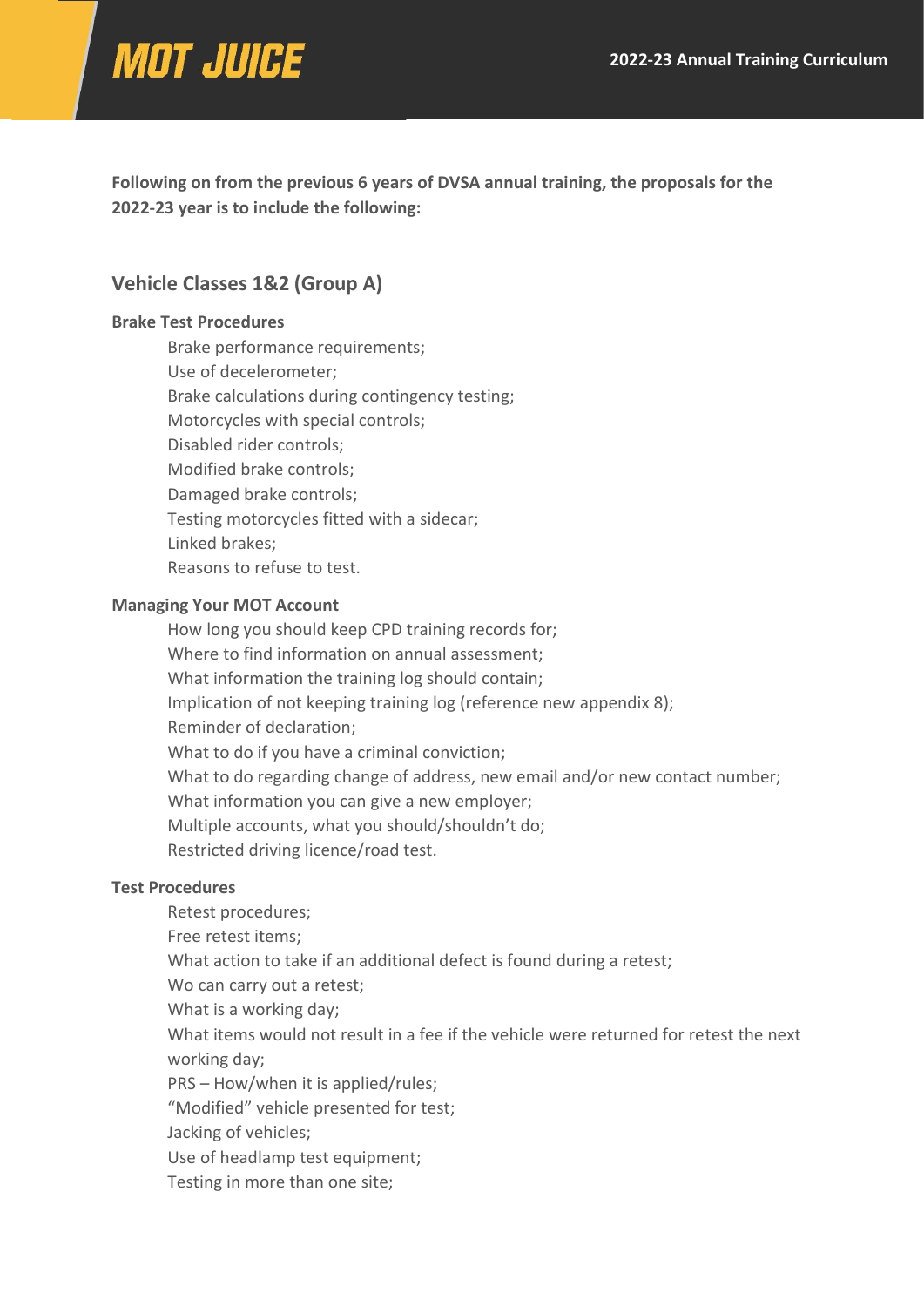Headlight alignment; Wheel alignment; Road test; Disabled controls.

The above topics need to cover a minimum of 3 hours and a record of this training must be kept by the MOT tester for inspection by the DVSA.

## **Vehicle Classes 4&7 (Group B)**

### **Brake Test Procedures**

Brake performance requirements; Use of decelerometer; Reasons to refuse to test; Electrical mechanical parking brake; Incline/gradient test; Dual purpose vehicles.

#### **Managing Your MOT Account**

How long you should keep CPD training records for; Where to find information on annual assessment; What information the training log should contain; Implication of not keeping training log (reference new appendix 8); Reminder of declaration; What to do if you have a criminal conviction; What to do regarding change of address, new email and/or new contact number; What information you can give a new employer; Multiple accounts, what you should/shouldn't do; Restricted driving licence/road test.

#### **Test Procedures**

Retest procedures; Free retest items; What action to take if an additional defect is found during a retest; Wo can carry out a retest; What is a working day; What items would not result in a fee if the vehicle were returned for retest the next working day; PRS – How/when it is applied/rules; "Modified" vehicle presented for test; Jacking of vehicles;

Use of headlamp test equipment;

Testing in more than one site;